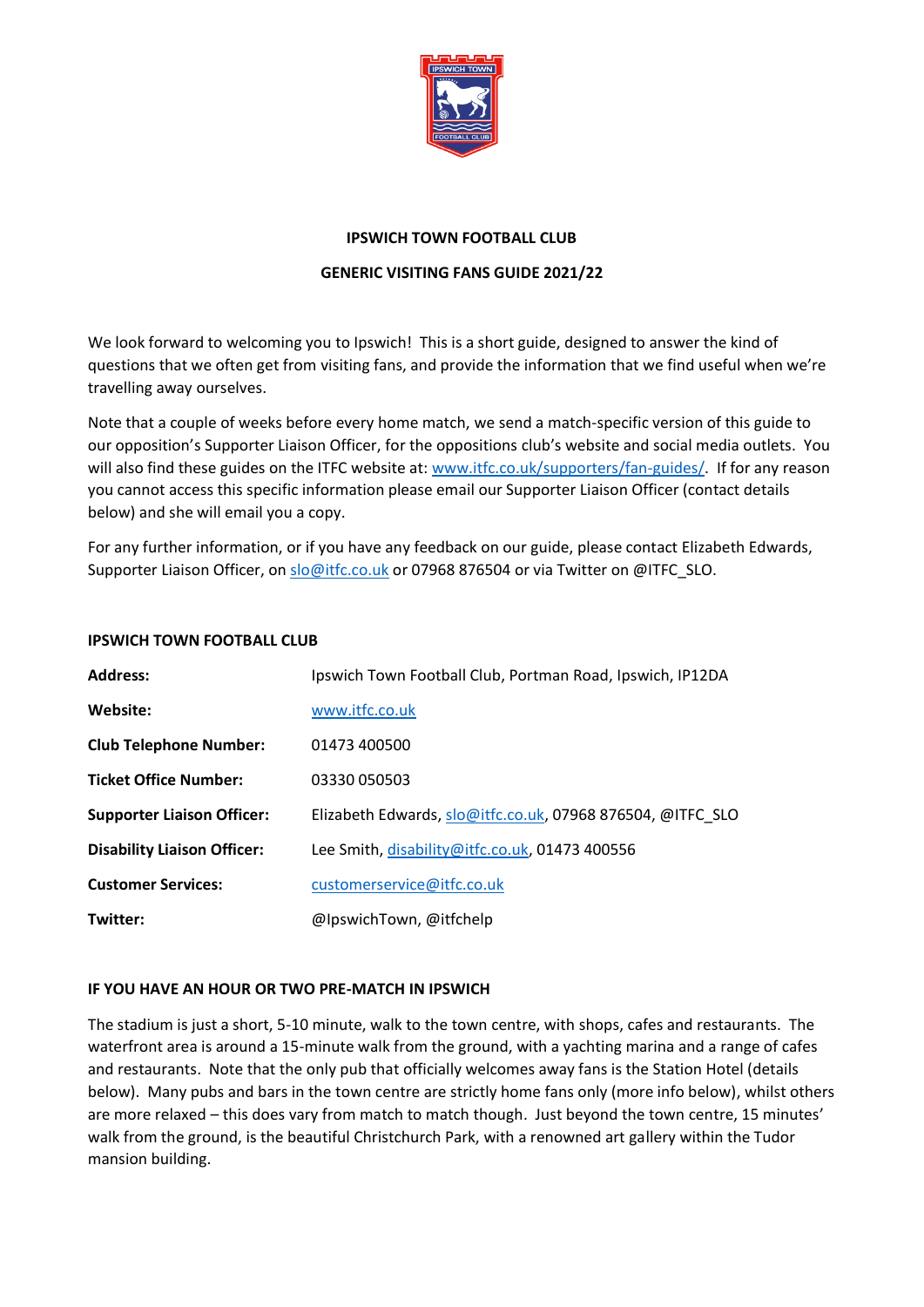## **HOW TO GET TO THE STADIUM**

Back in 2003, we hosted an England international v Croatia. On the England fans message board, someone asked "how do I get from the station to the ground?" The response was simple: "Come out of the station and look straight ahead. The ground is the oblong structure with floodlights at each corner."

## • *BY CAR*

The address is Portman Road, Ipswich, IP1 2DA.

There are two main road routes to Ipswich. If you are travelling from the Midlands or North, then you will use the A14. From London, the South-East, South-West or South Wales, then you will (probably) use the A12.

## **From the Midlands and North:**

**Note: There is now a new stretch of A14 from Huntingdon to Cambridge, beginning a few miles south of the previous A1/A14 junctions. The signage is clear, but, if you haven't updated your SatNav, then do pay attention! In particular, heading west from Cambridge, you now keep right to stay on the A14. The new road adds several miles but is much quicker and less prone to hold-ups.** 

Make your way to the A14, joining it at the start from the M6 or M1, or near Huntingdon from the A1. If you are not sure whether to use the M1 or A1, we'd suggest that the A1 tends to be slightly less congested, and has easier work-arounds in the event of major delays.

The A14 is a very busy road throughout the day, carrying most of the container traffic for the port of Felixstowe, as well as linking the M11 to the A1. Given the risk of delays, especially between Cambridge and Ipswich, we recommend allowing at least an hour beyond the AA / Google / SatNav suggested journey time.

## **From London, the South-East, South-West and South Wales**

The simple advice is to make your way to the M25, and then join the A12 near Brentwood (Junction 28 of the M25). It then takes about an hour to the ground, subject of course to traffic delays, especially at peak times. If you are starting in the South-West or South Wales, you do have the option of driving via the Birmingham area (M42 to M6), though this is usually around half an hour slower than the London / M25 route.

We recommend allowing at least an hour beyond the AA / Google / SatNav suggested journey time, to allow for possible delays.

# **The last few miles**

SatNavs vary in their recommended route into town, but whichever way you go, it shouldn't take more than 15 minutes from the A12 or A14 to the ground.

For those not using a SatNav, once you reach the junction of the A12 and A14, just south of Ipswich, take the A1214 (London Road) for a couple of miles into town. As you approach the town centre area, there's a Sainsbury's supermarket on the left – at this point, go straight on past Sainsbury's and then almost immediately right onto West End Road. Take the first left (after about half a mile) onto Sir Alf Ramsey Way and you've arrived.

Note that the roads immediately behind the Cobbold and Sir Bobby Robson stands are closed about 90 minutes before the game, so to access the NCP car park on Portman Road you will need to continue on London Road, straight on to Handford Road and then turn right at a set of traffic lights onto Portman Road (if you miss the turning, just do a U-turn at the roundabout with Civic Drive, turning back onto Handford Road, then taking the first left into Portman Road).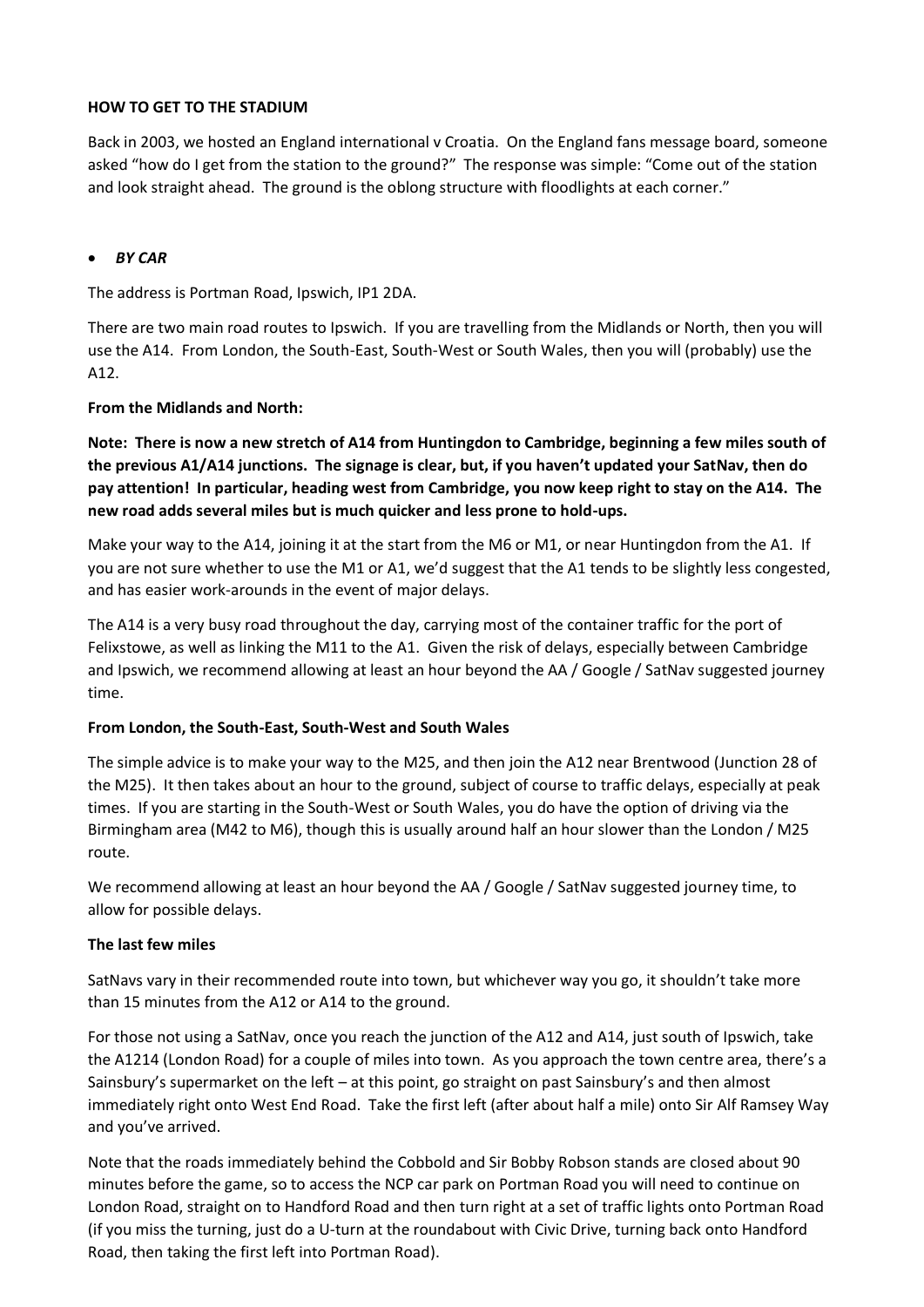# • *PARKING*

There is no official stadium car park, but there is parking all around the ground. The closest is a large NCP on Portman Road (right by the away end), which usually has spaces up to around an hour before kick-off. There's also a large car park on West End Road (5 minutes' walk away) and at the railway station (less than 10 minutes). The town centre is less than 10 minutes' walk, and has numerous car parks, as you'd expect. Being a town centre ground, most streets are controlled (residents only) parking, so free on-road parking tends to be at least a 20-minute walk away. As usual, the car parks nearest the ground are a bit slow to clear after the game – the further you park from the ground, the less likely you are to face lengthy traffic delays post-match. One good option is the railway station car park (it's controlled by cameras, and the pay stations are by the entrance to the station – it costs £6 all day at weekends) - exit left onto Burrell Road / Ranelagh Road (B1075), then (after about a mile) left onto the A1214 to get out to the A14.

Five car parking spaces are available for visiting disabled supporters. Spaces can be booked by contacting Ipswich Town's Disability Liaison Officer, Lee Smith, on 01473 400556. There is no charge for this parking but note that the spaces are on the opposite side of the stadium to the away turnstiles.

# • *BY COACH*

Away coaches usually park in the West End Road car park, 5-10 minutes' walk from the ground. There are some exceptions to this rule, which tend to be the higher-security fixtures – these will be notified in the match-specific guide that we send out two weeks before the fixture to each club.

The Station Hotel (away fans pub – see below) is just a couple of minutes away – go towards the road bridge over the river, at the east end of the car park, turn right and you'll find the pub the other side of the river, right opposite the railway station.

It is possible to arrange a drop-off nearer to the stadium for fans with mobility issues – please contact Ipswich Town's Disability Liaison Officer, Lee Smith, on 01473 400556 in advance of the game to arrange this.

# • *BY TRAIN*

For those travelling by train, Ipswich station is only 5 to 10 minutes' walk from the ground.

For away fans, there are two main train routes into Ipswich, from London and from Peterborough.

The Peterborough option may be easier or cheaper if you are travelling from anywhere that passes that way – but trains are at best hourly, and even with new rolling stock, they only have three coaches, and there are limited options post-match (none at all after evening games).

From London, there are 2-3 trains an hour, all from London Liverpool Street. The train company is Greater Anglia [\(www.greateranglia.co.uk\)](http://www.greateranglia.co.uk/). The faster trains go on to Norwich, are air-conditioned and most have a buffet bar. Some trains stop at Stratford for easy suburban rail, tube, Overground, DLR and bus connections – before planning to change at Stratford, please check that it isn't easier or quicker to go via Liverpool St.

At peak times, trains out of London are very busy with commuter traffic – especially from 4pm – 6.30pm weekdays. Use of railcards is restricted at peak times.

After evening games, the train options back to London are limited – there is usually a 21:41 (you'll need to nip out quite early to get this one), a 22:23 and a 22:43. Check carefully vi[a www.greateranglia.co.uk](http://www.greateranglia.co.uk/) and also [www.tfl.gov.uk](http://www.tfl.gov.uk/) for any planned engineering works that might impact your journey.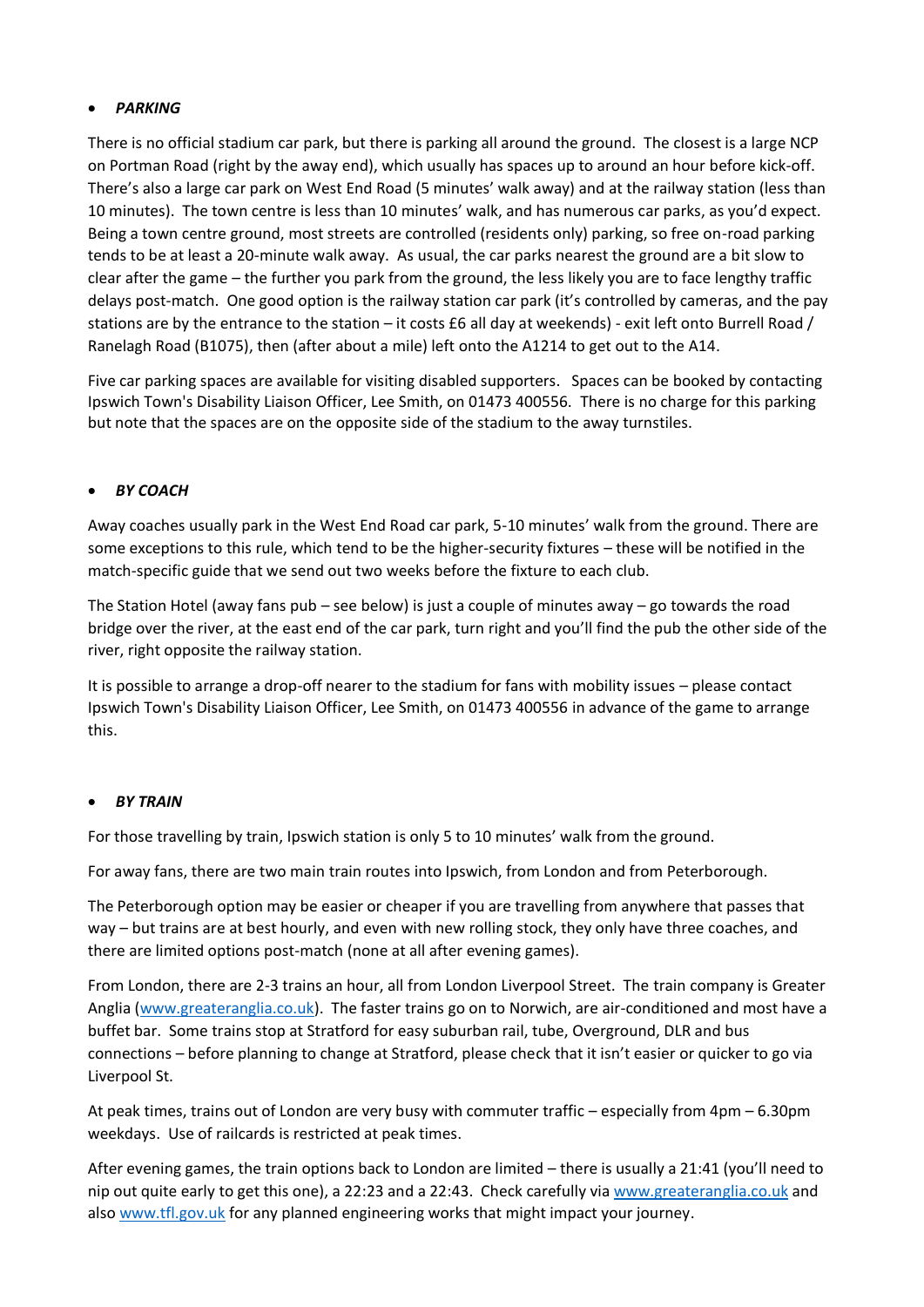If you have a Network card, it may well be worth splitting your ticket at Manningtree (just a few miles short of Ipswich and the end of the railcard validity). You do not need to get out at Manningtree, but you must be on a train that actually stops there.

Many fans will use train-specific Advance tickets – from experience, you may miss your connection at Liverpool Street but if this does happen, then go to the Greater Anglia information point on the concourse where they'll usually revalidate your Ipswich-bound ticket with a world-weary smile.

We'd recommend allowing at least an extra hour for your journey to Ipswich, as delays – far fewer now we have mostly new rolling stock - are still by no means unknown. There are ticket checks on all mainline trains, and barriers at London Liverpool Street and Ipswich stations.

Note that there are often engineering works which affect the main line from London to Ipswich, especially at weekends. These require the use of rail replacement buses for a considerable part of the journey, and add about an hour to journey times. These have happened often enough over many, many years that the replacement buses tend to run fairly efficiently. We advise that you check before buying tickets. In many cases, your club's official coach travel may be quicker than the train (and, of course, your official coaches will get you home after an evening game).

Any information on planned engineering works which will affect your game with ITFC will be provided in your club-specific visiting fans guide.

Whatever your travel plans, it's worth checking [www.greateranglia.co.uk](http://www.greateranglia.co.uk/) for updated times and any late changes to engineering works.

## **OFFICIAL AWAY PUB**

The Station Hotel (formerly the Riverside Hotel) is opposite the station, and is the official away pub. It is roomy, has a garden and TV screens, and normally has three beers on handpump from the Greene King stable.

Most pubs immediately around the ground are for home fans only, and few pubs around the town, if any, will welcome groups of away fans, especially wearing away team colours. As always, couples, families and older people will find it a bit easier to slip into a town centre pub for a quiet beer or two. Note that, on a match-by-match basis, police may designate other pubs in the town centre as home fans only. This is more likely nowadays as there have been a number of pub closures in the immediate area around the stadium. In practice, the smaller and the friendlier the away following, the easier it is to enjoy our many great pubs on a matchday.

There is a FanZone marquee and entertainment zone at the stadium, but this is strictly open to home fans only. There are ticket checks at the door.

## **NEED CASH?**

The nearest cash machines to the stadium are a 5-10 minute walk away, (a) at the railway station, (b) at the Cardinal Park leisure facility (which has a number of chain restaurants, plus a KFC and a McDonalds), and (c) throughout the town centre.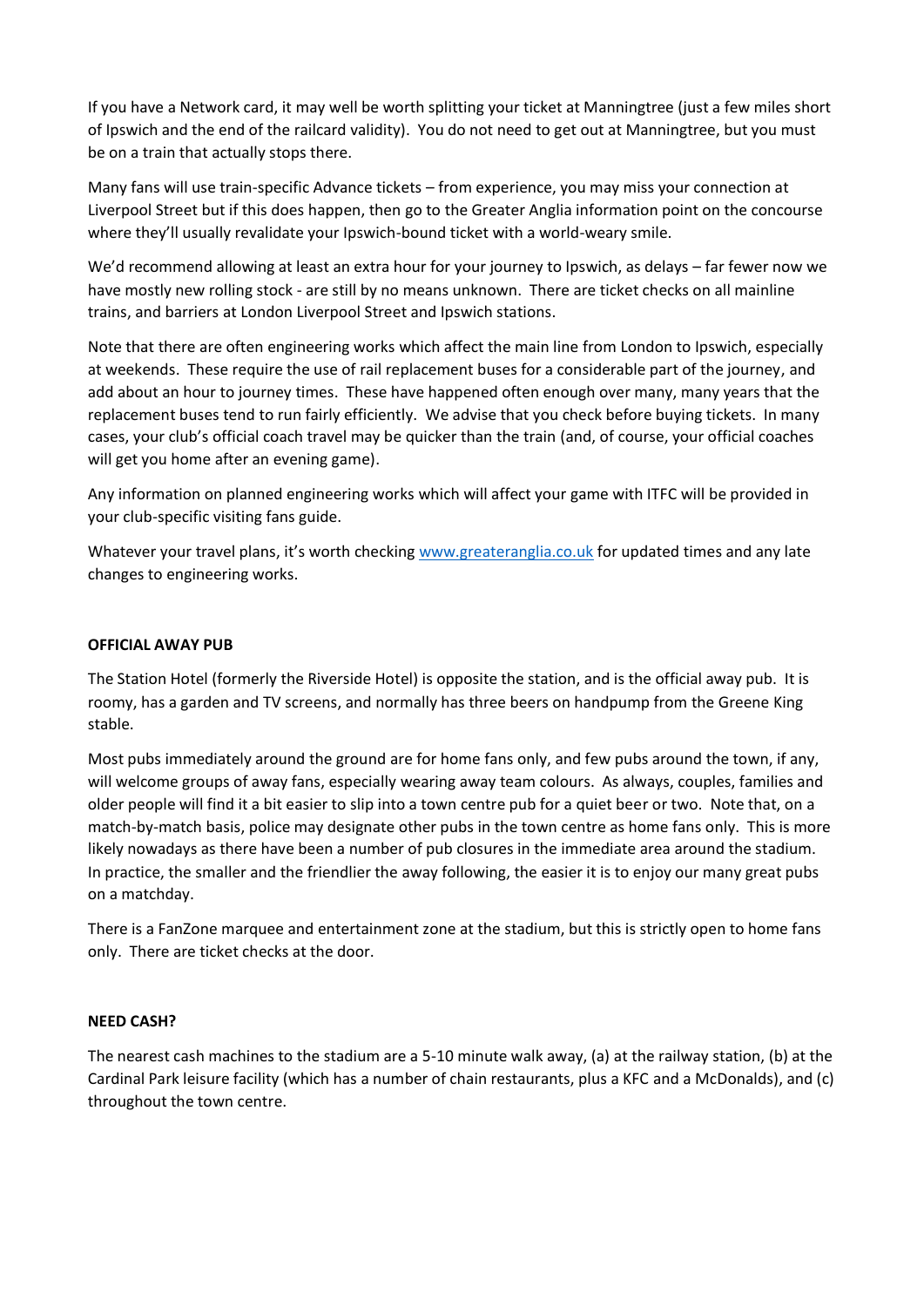## **STADIUM**

## • *MATCHDAY PROGRAMME*

The 68-page matchday programme can be purchased outside the stadium from the blue, tardis-like kiosks. Programmes cost £3.50 for League games. For cup games reduced sized programmes are usually produced, at a lower cost. Programmes are not for sale inside the ground.

## • *SECURITY*

As at most away grounds, you can expect to be searched prior to entering the ground. Ipswich Town also uses a trained search dog and some stewards now wear body cameras.

### • *BAGS*

Large bags will not be permitted to be taken into the stadium. By way of guidance, nothing larger than a standard carrier bag will be allowed. There are no facilities to leave bags.

### • *SEATING*

Portman Road is a traditional ground, with 4 separate stands. The away end is usually blocks V1 and V2 of the Cobbold Stand, with the adjacent block E being used for larger away crowds. This gives you a good side-stand upper-tier view of the action, though it is an older stand, celebrating its 50<sup>th</sup> birthday this season.

Ambulant disabled fans, who require limited stepped access, will be seated within block S of the lower tier of the Cobbold Stand – this is an away fans block. Accessible toilets are on the concourse of the lower tier. Ambulant disabled supporters wishing to sit in the Upper Tier can do so but please note that there is no lift access or accessible toilet facility in this area.

As we do not have wheelchair spaces in the Cobbold Stand, wheelchair users will be located with home fans in the West Stand.

#### • *TICKETING*

Whilst Covid protocols are in place games will be all-ticket.

For League games adult tickets are priced at £27.00 (blocks V1 and V2) or £30.00 (block E) with concession prices available for Seniors over 65, under 23s and under 19s. Any promotional games will be announced in advance of tickets going on sale.

Adult tickets for ambulant disabled fans (block S, Cobbold Stand) are priced at £23.00 with adult tickets for wheelchair users (West Stand) priced at £18.50. These tickets include a carer. Concession prices are available for Seniors over 65, under 23s and under 19s. Ambulant disabled supporters wanting to go in the upper tier pay the block V2 price.

The away ticket office in Portman Road (next to the away turnstiles) is open on a matchday to deal with any queries.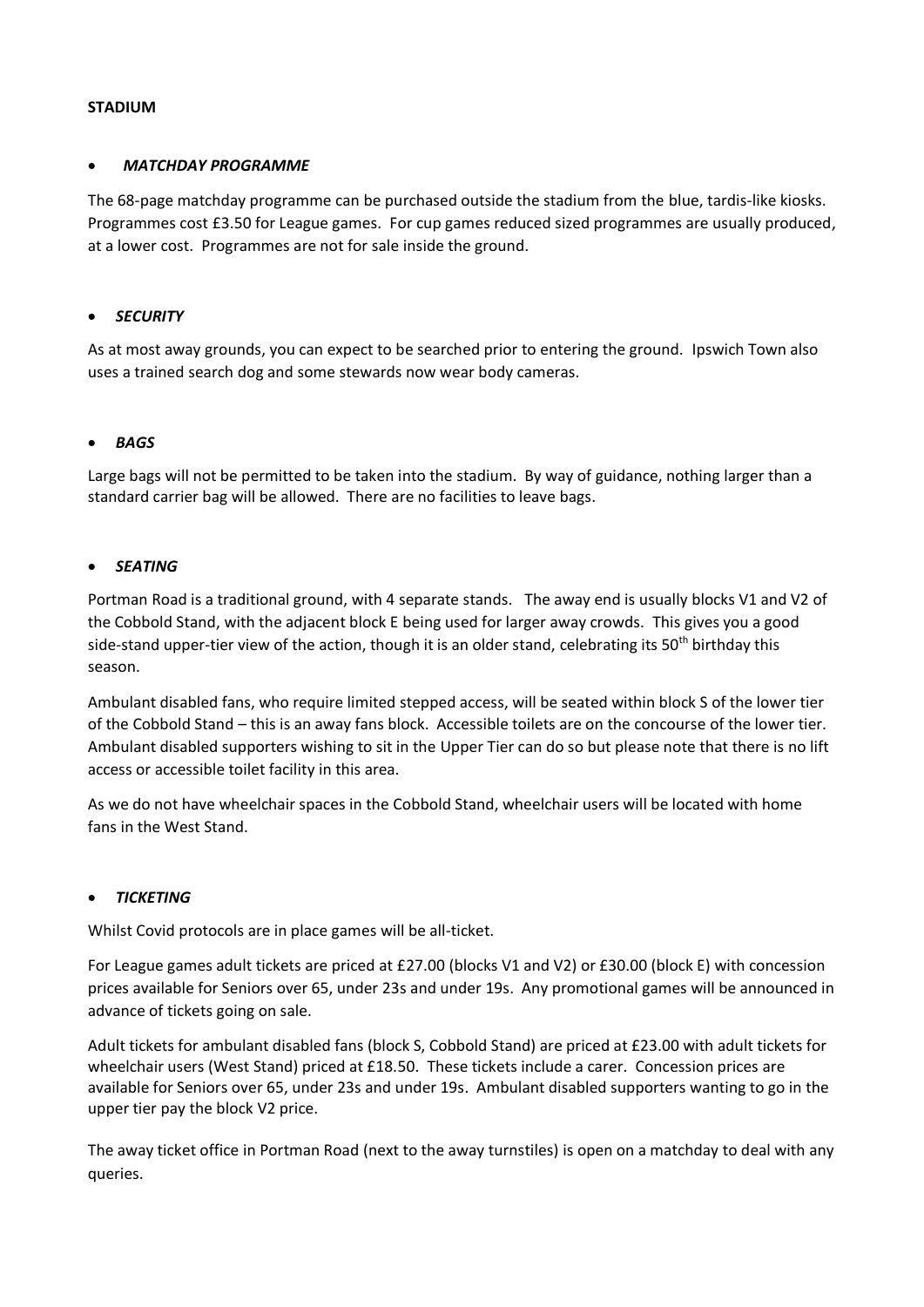# • *COVID-19 ENTRY REQUIREMENTS*

## **Arrival Time**

Please note that all tickets will have an arrival time printed on them. Supporters should look to adhere to these times and arrive when stated. With the checks in place at the turnstile the entry process will be longer than normal so these times are designed to allow access to the stadium in time to watch the game.

# **Lateral Flow Test / Vaccination History**

**All supporters visiting Portman Road (with the exception of children under the age of 11) will need to show proof of a negative lateral flow test taken within 48 hours of the time of the match, or proof of full vaccination (with the final dose administered at least 14 days before the relevant match). If a supporter has no proof of either then no admission will be granted.**

For lateral flow tests a text message or email via NHS Test and Trace confirming a negative result will need to be shown to a matchday steward.

Proof of vaccination can be shown on the NHS App. Vaccine cards or a photo of the card will also be accepted, but if you use this option, you will also have to show photographic ID. If you are unable to meet the requirement for photographic ID, please contact the ITFC ticket office on 03330 050503.

Supporters must not attend the game if suffering from Covid symptoms, are feeling unwell, have been asked to isolate or if they have been in close contact with anyone experiencing symptoms or who has tested positive. In the event you develop Covid-19 symptoms whilst at the stadium, please notify the nearest member of Club staff immediately.

# • *COVID-19 PROTOCOLS*

Face coverings are mandatory in indoor areas such as the concourses and toilets etc. Whilst not mandatory within the stadium bowl, spectators are strongly encouraged to wear face coverings in all outdoor spectator settings, including seats. We ask all those attending to show respect to ITFC staff and fellow supporters in regard to this matter.

We ask supporters to maintain good hand hygiene at all times around the stadium – please use the sanitiser dispensers provided and avoid touching your face, or handles and railings whenever possible.

When moving past others, to and from your seat, please avoid face to face contact and follow any instructions from the stewards.

# • *SPECTATORS CODE OF CONDUCT*

In line with Government guidance on the admission of supporters to football stadia, the Club has put in place a range of processes to ensure the safety of all supporters at our matches. It is vital that all those attending play their part in making each game safe and enjoyable and to do so we need your support and co-operation. The code of conduct can be viewed here:

[https://www.itfc.co.uk/siteassets/image/202122/202122-misc/itfc-spectators-code-of-conduct-itfc---july-](https://www.itfc.co.uk/siteassets/image/202122/202122-misc/itfc-spectators-code-of-conduct-itfc---july-2021.pdf)[2021.pdf](https://www.itfc.co.uk/siteassets/image/202122/202122-misc/itfc-spectators-code-of-conduct-itfc---july-2021.pdf)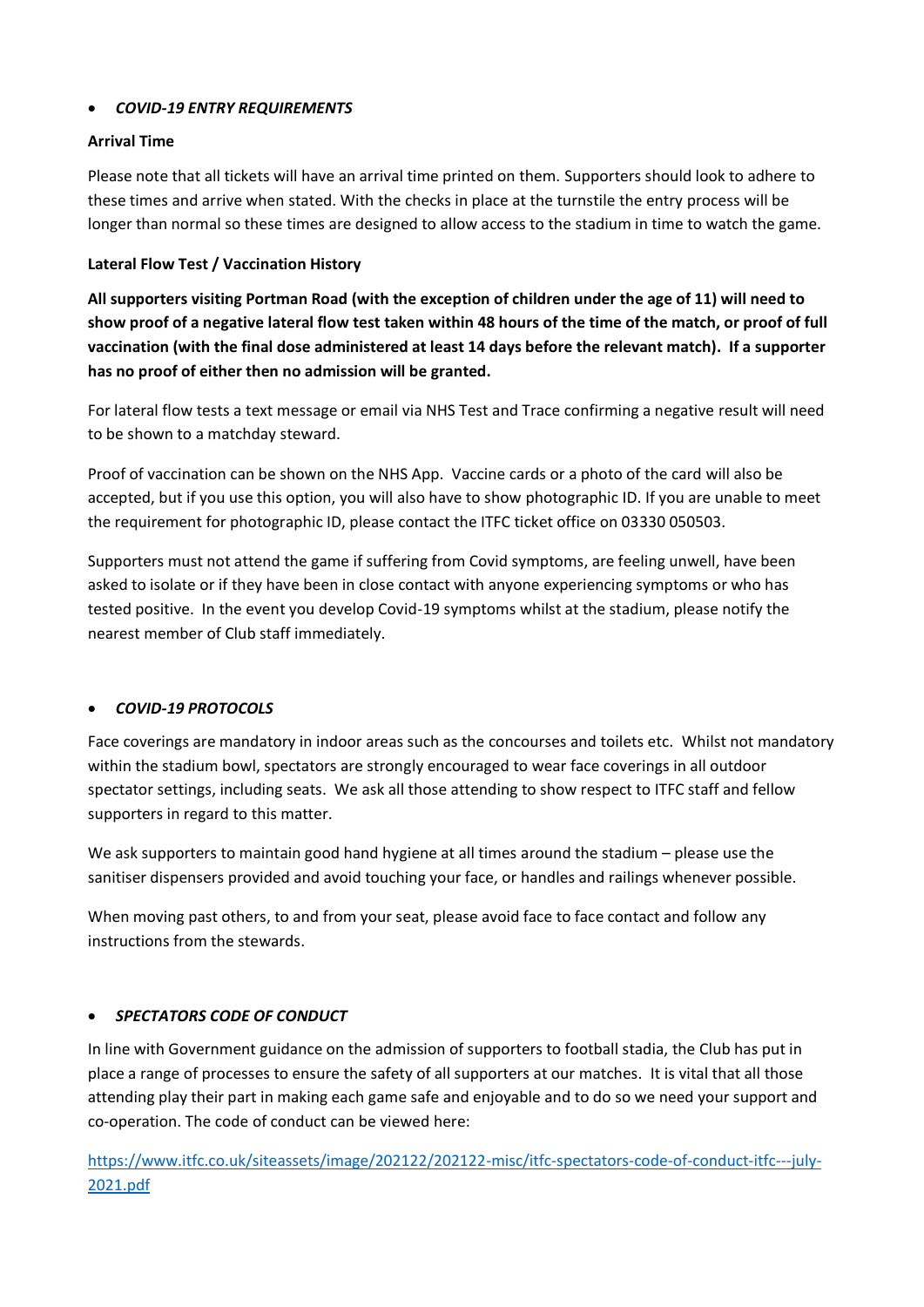# • *HUNGRY OR THIRSTY?*

Note that all food and drink kiosks are cashless. Food and drink facilities are what you'd expect (pies, confectionery etc). Alcohol availability in the away end is determined on a match-by-match basis. We will advise your SLO as soon as we have the relevant information. Food and drink (alcohol if available) prices are as follows:

| <b>Bar Prices</b>                              |       |  |
|------------------------------------------------|-------|--|
| Steak & Ale Pie                                | £4.40 |  |
| Chicken Ham Pie                                | £4.40 |  |
| Chicken Balti Pie                              | £4.40 |  |
| Vegetarian (Butterbean) Pie                    | £4.40 |  |
| Sausage Rolls and Vegan Sausage Rolls          | £3.50 |  |
| <b>Burgers</b>                                 | £4.50 |  |
| Wine 187ml                                     | £4.80 |  |
| Gin & Tonic, Vodka & Coke mixer cans           | £4.80 |  |
| Carling PET, IPA Cans and Stowford Press Cider | £4.50 |  |
| Soft Drinks 500ml                              | £2.50 |  |
| <b>Hot Drinks</b>                              | £2.50 |  |
| Water 500ml                                    | £2.00 |  |
| Capri Sun 200ml                                | £1.60 |  |
| <b>Grab Bags</b>                               | £3.30 |  |
| Chocolate Bar                                  | £1.50 |  |

## • *SMOKING POLICY*

Portman Road is a no smoking stadium. This includes e-cigarettes. Anyone found smoking will be ejected from the ground. For anyone considering leaving the stadium, note that no re-admission to the ground is permitted.

## • *FLAGS/BANNERS*

Subject to space, flags and banners are allowed in the away end. These will need to be fire certificated. For questions relating to this contact Mick Warden o[n mick.warden@itfc.co.uk.](mailto:mick.warden@itfc.co.uk)

## • *MUSICAL INSTRUMENTS AND SELFIE STICKS*

Musical instruments and selfie sticks are not allowed in the away end.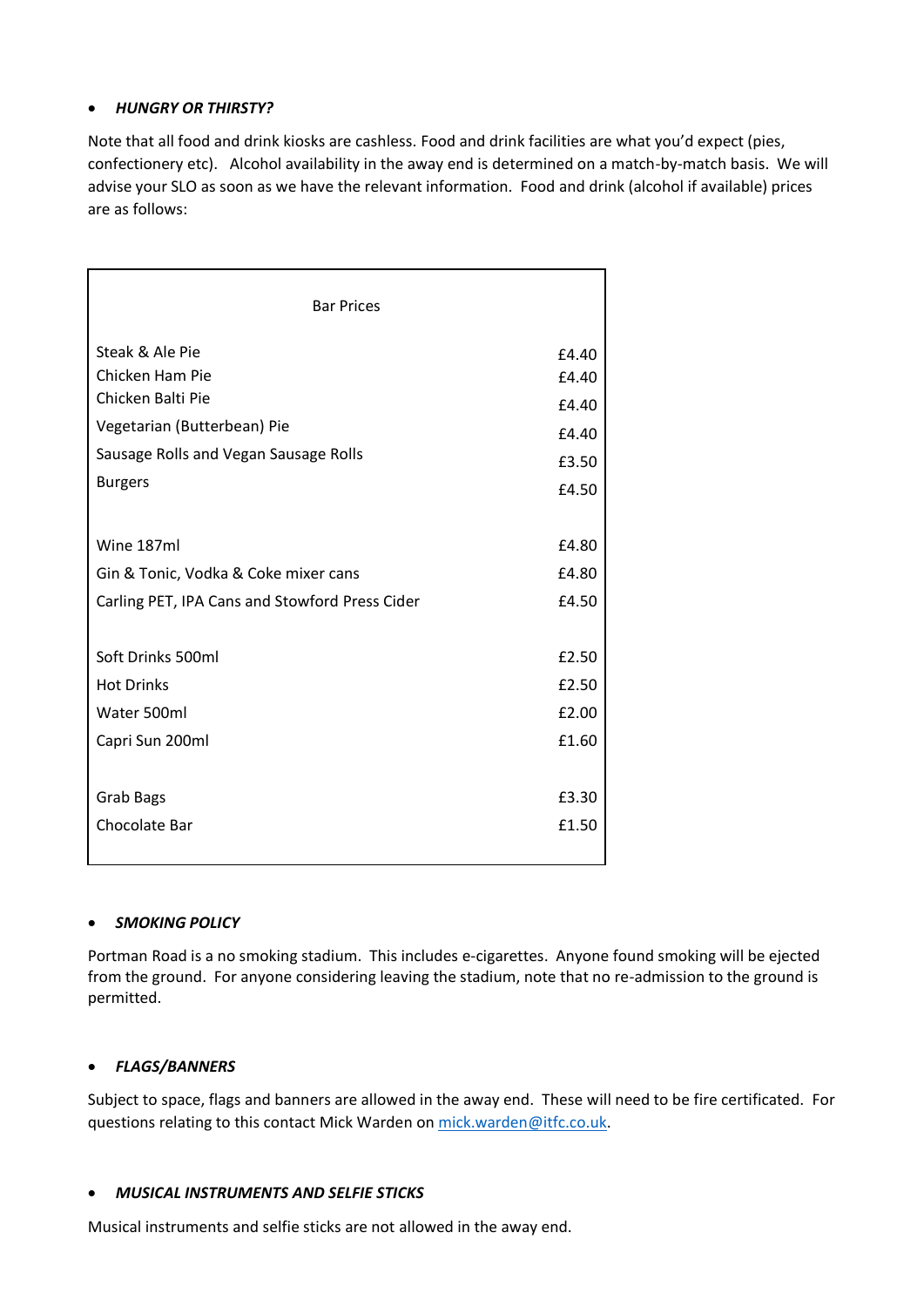## • *PYROTECHNICS*

As with all grounds and to comply with legislation, the use of pyrotechnics or even trying to get them into the stadium is a criminal offence and will not be tolerated.

## • *PUSHCHAIRS*

Pushchairs are not allowed into the stadium. No storage is available so they will need to be left in your car.

## **DISABLED FANS**

The Club has 10 radio headsets available to supporters with visual impairments ran through Soccer Sight, who provide dedicated descriptive commentary allowing the supporter to sit anywhere in the stadium.

If you would like to reserve headsets or you have any special requirements please contact our Disability Liaison Officer Lee Smith on [disability@itfc.co.uk](mailto:disability@itfc.co.uk) or 01473 400556.

### **STAMP IT OUT**

*Racism or discrimination of any form is not OK, 'Not Today or Any Day' and supporters are reminded that instances of discriminatory or prejudiced behaviour will not be tolerated at any EFL game.*



Ipswich Town Football Club takes a zero-tolerance stance on any form of racial, homophobic or prejudiced behaviour. Supporters can report any incident instantly that they feel needs attention by texting the anonymous 'Stamp it Out' number on 07834 439429 (standard text rate applies). All reports will be handled in the strictest confidence.

You can also report any discrimination or anti-social behaviour to Kick it Out using the Kick It Out app which is available to download from the App Store or Google Play, or via: Facebook /kickitoutofficial; Twitter @kickitout; email info@kickitout.org; phone 0800 169 9414.

Alternatively, our customer services can be contacted on [customerservice@itfc.co.uk.](mailto:customerservice@itfc.co.uk)

## **IF YOU'RE SPENDING A BIT MORE TIME IN IPSWICH…**

## **HOTELS**

Ipswich has numerous hotels, many at the budget end of the market, within a comfortable walk from the ground. Of the chains, the nearest are the Novotel and Penta hotels (5 mins), with the Premier Inn and Travelodge around 10-15 mins from the ground in the harbourside area and a newish lodge at the Mermaid pub (Marstons), also about a 10-minute walk. For a more upmarket option, the Salthouse Harbour Hotel is on the harbourside, and Milsoms (Kesgrave) is in a country house setting on the eastern edge of Ipswich. The Railway at Westerfield is about 2 miles out of town, but is a lovely traditional pub with great food and frequent trains that get you to Ipswich station in just a few minutes.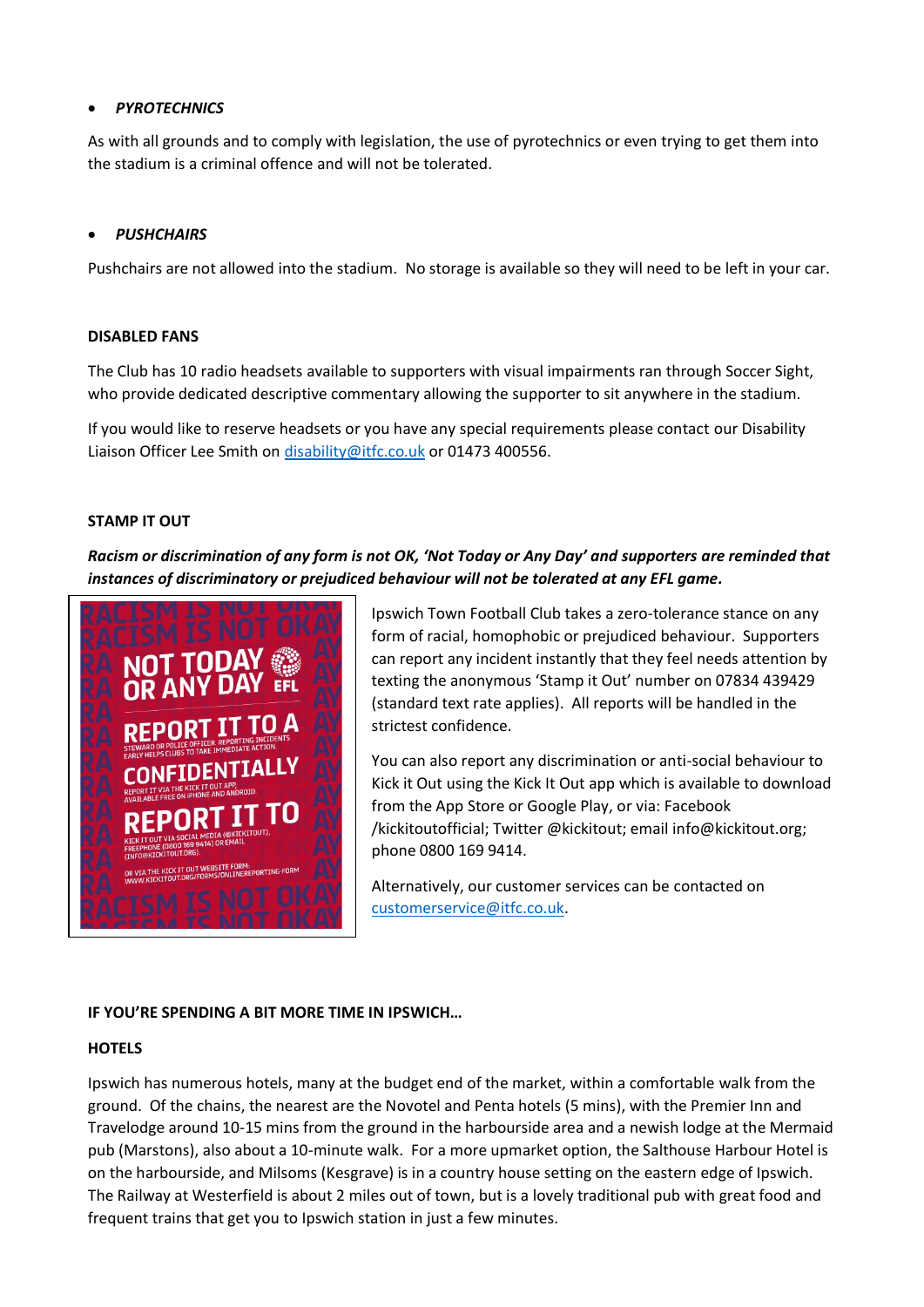(There are many other hotels in and around Ipswich – we have no connection with these listed, but suggest them for convenience as they are mostly close to the ground and have been well spoken of by many fans).

Hotel weblinks:

<https://www.salthouseharbour.co.uk/>

<https://www.milsomhotels.com/kesgrave-hall/>

<http://www.novotel.com/gb/hotel-0995-novotel-ipswich-centre/index.shtml>

<https://www.pentahotels.com/en/hotels/ipswich/hotel-information/>

<https://www.travelodge.co.uk/uk/hotels-in-ipswich>

<http://www.premierinn.com/gb/en/hotels/england/suffolk/ipswich/ipswich-town-centre-quayside.html>

<http://www.marstonsinns.co.uk/inns/mermaid-ipswich>

<https://www.therailwaywesterfield.co.uk/>

# **LOCAL ATTRACTIONS**

There is so much to do in and around Ipswich, making it ideal for a short break.

Local attractions include:

- Harbourside and marina, with numerous restaurants, cafes and bars
- Town centre, with many independent stores dotted around a fairly compact area
- New Wolsey Theatre, one of the UK's leading regional theatres, with a year-round programme of great plays and shows, including their own productions and national tours. Their rock n roll panto runs from early December to early February, and is simply unmissable – even, or especially, if you don't "do" conventional pantos.
- Christchurch Park, Mansion and Gallery a huge, 70-acre park just north of the town centre, including a Tudor mansion which houses a renowned (and free) art gallery (with a permanent display of local artist John Constable)
- Pubs selling a wide range of locally-brewed real ales, including the Fat Cat, Dove Street Inn, Woolpack, Greyhound, St Judes Tavern, Arcade Street Tavern, Three Wise Monkeys, Thomas Wolsey (strictly home fans on a matchday), Spread Eagle, Lord Nelson and Briarbank Brewery. Of these, the Dove and St Judes have their own-brewed beers amongst a wider range, whilst the Briarbank is a microbrewery with a wide range of its own ales.
- Felixstowe is just 15 miles (15 minutes, via the A14) away to the east, and is both a traditional seaside resort (there's a pier and the promenade stretches for a couple of miles) and major container port, which includes a fantastic viewing point, where you can see shipping movements and the loading / unloading of the world's largest container ships.
- The Orwell Bridge carries the A14 over the river to Felixstowe, and is an impressive sight from below. You get to it off the A137, which is a mile or so east of the A12/A14 junction (turn towards Ipswich, down the hill, and then turn right at the first roundabout towards Shotley). The road under the Orwell Bridge then meanders for a few miles past Pin Mill (the Butt & Oyster is a lovely old waterside inn) and onto Shotley, which has loads of yachts and great views of the ports of Felixstowe and Harwich.
- The historic little town of Woodbridge is just a few miles from Ipswich, with a tide mill, lots of little boutiques, some fine pubs, and an Adnams Wine and Beer store (next to the station)
- Just a bit further up the coast you'll find the beautiful seaside town of Aldeburgh with its famous fish & chip shop (it's the one at the south end of the High Street, with the big queue outside), as well as some